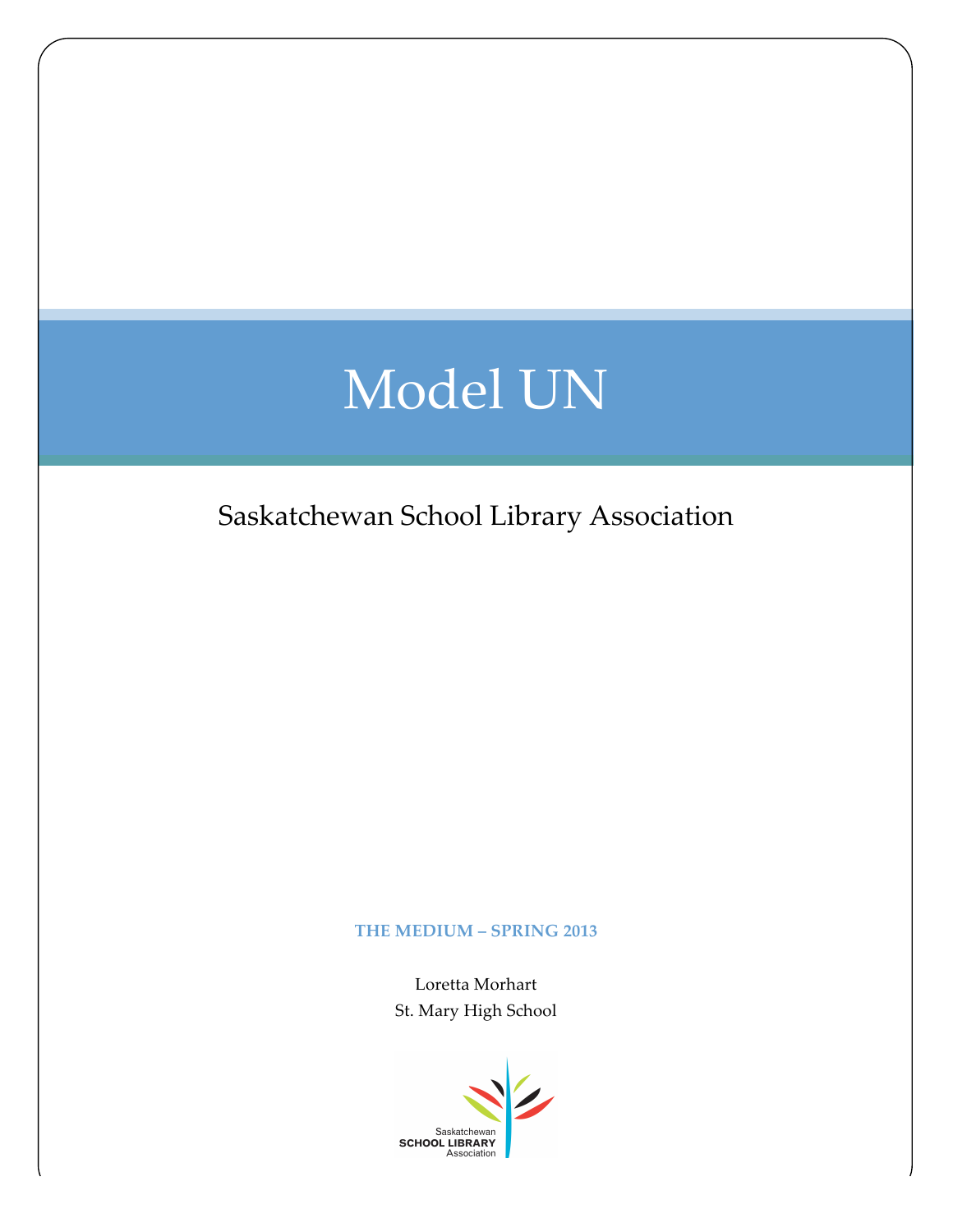## **Model!UN**

## Saskatchewan School Library Association

Model United Nations (MUN) is a school organization that simulates the philosophy and procedures of the United Nations while educating students about global issues and diplomacy. It is also an excellent opportunity for a teacher librarian to support an extracurricular activity that fosters inquiry, critical thinking, collaboration and communication.

To prepare for a Model United Nations event students must first understand the task of the assignment: playing the role of a UN Ambassador from a specific country and presenting the country's point of view about a global issue. This step involves providing the students with information about the four main purposes of the United Nations (http://www.un.org/en/aboutun/index.shtml ), the rules of procedure of the United Nations (http://www.unausa.org/global-classrooms-model-un/how-to-participate/model-un-preparation/rules-of-

procedure), and appropriate actions while deliberating (http://www.unausa.org/images/content/GC\_Model\_UN/Model\_UN\_Prep/ROP\_Chart.pdf ). The advisor must then determine the type of UN membership to be simulated (General Assembly, Security Council, Economic and Social Council etc.) (http://www.un.org/en/members/index.shtml), create a resolution to be discussed (http://www.unausa.org/global-classrooms-model-un/how-to-participate/model-un-

preparation/resolutions/sample-resolution), select the countries to move and second the resolution, and then assign each student, or group of students, a country to represent.

The next step in preparing for a Model United Nations event is for the students to conduct research. First the students must research their country to learn about its people, government, economy, history and alliances (http://www.unausa.org/global-classrooms-model-un/how-to-participate/model-un-

preparation/research/country-research; https://www.cia.gov/library/publications/the-worldfactbook/index.html). Next the student must research the resolution topic to determine their country's position, as well as the position of countries that support or refute them (http://www.unausa.org/global-classrooms-modelun/how-to-participate/model-un-preparation/research/topic-research). During this research process, students are encouraged to contact Member States of the United Nations (http://www.un.org/en/members/), use primary documents, such as statistics and United Nation Documents (bibliographic records, voting records, speeches) (http://unbisnet.un.org/), as well as analyze information available at the UN News Centre (http://www.un.org/en/globalissues/index.shtml; http://www.un.org/news/) or newspapers from around the world (http://www.onlinenewspapers.com/). All of this information is then compiled by the students to create a speech that outlines their country's point of view about the global issue resolution.

The Model United Nations conference is the culminating activity. Throughout the day, the students follow the Model UN rules and procedures and use a variety of skills to represent the policies of their assigned country: critical thinking, public speaking, active listening, debating, note taking, and research. During the lobbying breakout sessions, the students also use their negotiation and diplomacy skills to persuade other countries to support their country's point of view and resolution. On some occasions, at the end of the conference, a student is awarded a Best Delegate Award and advances to another level of Model United Nations conferences.